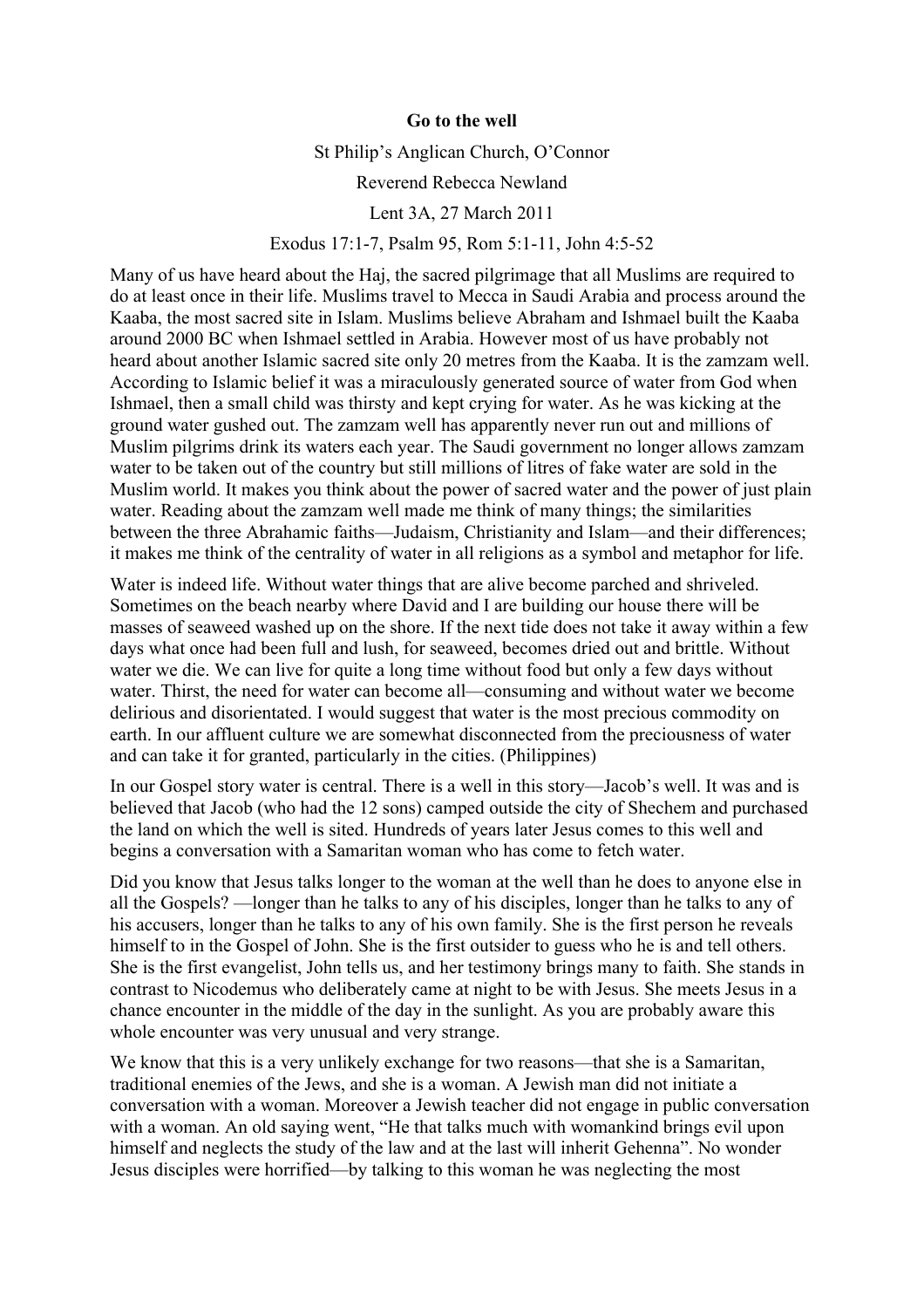fundamental responsibility of a Jew, the law, and he was on his way to hell. (Girls, you've just got to love Jesus!!)

This whole amazing encounter takes place around a well—the source of water, or life in the desert and it is no mistake that John has this meeting take place at a well. By doing so he evokes biblical memories of Rebecca and Isaac, Rachel and Jacob, Moses and Zipporah—all betrothal and marriage stories. Meeting Jesus then is about meeting a lifelong partner. And it is about a relationship that is life giving and transformative. The encounter with Jesus quenches the deepest thirst, brings life to dry bones and fulfils the deepest longings.

Which brings me to the point of my sermon. To find the same life—giving reality we too must go to the well. Not Jacob's well in Palestine but the well and living water that is Jesus Christ. The whole point of the Christian journey is to get us humans back into relationship with God, through Jesus Christ. The biblical story from Eden to revelation is about this one primary goal but we are not meant to wait until the end of time to get there. We are to be connected to God now, grounded and rooted in his love, in this moment. It is from that place that all our good works and projects, our charity and love flow most naturally and easily.

Eugene Peterson, one of the best known writers on ministry and who also wrote the contemporary translation of the bible, the Message, tells the story of a woman who had grown up in an abusive fundamentalist home, got pregnant, fell apart and ended up on the streets a prostitute and drug addict. One day she wandered into an empty church and somehow became a Christian. She wasn't sure how it happened but she knew it had happened. After some exploring she embraced the Christian way. However what she found difficult were churches. She was welcomed with open arms but what disturbed her was the fact that her new friends were doing the same thing she had done, only not so obviously. The churches were full of people with ideas and projects that were used just like alcohol and drugs—to avoid God, to avoid being present to life, to avoid placing the Lord at the centre of their lives. It seemed to her they were doing everything religious except following Jesus. Thankfully she persevered and did not abandon her new friends. Perhaps her own pain and suffering made her compassionate about the failings of others.

Her story touches me and challenges me. How much of our religious life is about that most important thing—going to the well where we find Jesus? This critical idea of connecting with Christ has been encapsulated in what the planning group and parish council see has our mission in this place. Our mission is *to glorify God and make disciples by connecting the disconnected into a growing relationship with Jesus Christ*.

I think our gospel story today is a beautiful window into that mission. It is almost perfect in its ability to uncover all the layers in that mission statement. In his encounter with the Samaritan woman Jesus was very clear and unapologetic. He declared that he was the living water and that this water would become in those who came to him a spring of water gushing up to eternal life. We have the mission we have not because we want to notch up another Christian convert. We have the mission we have because we know that abundant life for all comes from the source that is Jesus Christ. Out of that growing relationship with Christ, that growing into an ever—deepening connection with our Lord comes goodness for all. Its fruits are peace, justice, reconciliation, compassion and love to name just a few. From it comes hope for today and strength for tomorrow.

Perhaps we can think of God as the aquifer, the ground water deep within us, deep within creation. But we spend our time on the surface level, searching for meaning, depth, goodness, love, purpose—searching for that elusive something what will heal our brokenness, satisfy our hunger, gift us with serenity. When we don't find it some of us simply give up and become even more disconnected from our deepest longings, the world around us and